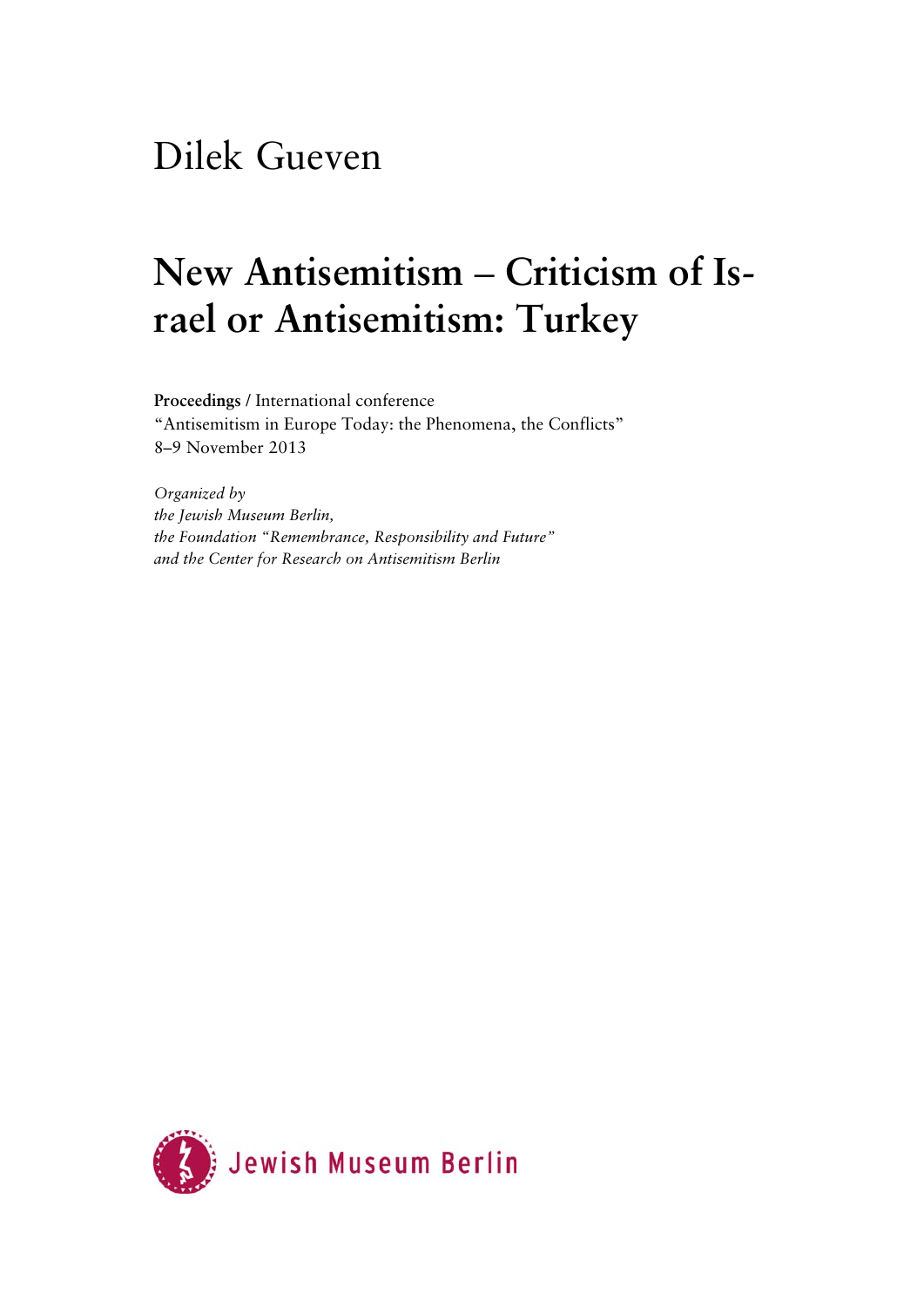#### **New Antisemitism ‒ Criticism of Israel or Antisemitism: Turkey**  Dilek Gueven

Until the new millennium, Turkey, being the successor to the Ottoman Empire, was often mentioned as a relatively safe place for Jews to live. Although the status of the Jews in the Ottoman Empire may often have been exaggerated, it is undeniable that tolerance was enjoyed.<sup>1</sup> Under the Millet system they were organized as a community on the basis of religion alongside the other Millets (Armenian, Greeks) In the framework of the Millet they had a considerable amount of administrative autonomy and were represented by the Rabbi. There were no restrictions in the professions Jews could practice analogous to those common in Western Christian countries. Like all non-Muslims, Jews had to pay a "head tax" and faced other restrictions in clothing, horse riding and army service.<sup>2</sup>

Today, Turkey is frequently depicted as a place where antisemitism is seeming to grow.Antisemitism in Turkey is not a recent phenomenon. The roots stretch back to the founding years of the republic.

When the Turkish Republic was founded, nationalism and secularism were two of the founding principles. The leader of the early years of the Republic aimed to create a nation state (Turkish: Ulus) from the Turkish remnants of the Ottoman Empire. The Kemalist ideology defines the "Turkish People" as "those who protect and promote the moral, spiritual, cultural and humanistic values of the Turkish Nation". One of the goals of the establishment of the new Turkish state was to ensure "the domination of Turkish ethnic identity in every aspect of social life from the language that people speak in the streets to the language to be taught at schools, from the education to the industrial life, from the trade to the cadres of state officials, from the civil law to the settlement of citizens to particular regions".3

The process of forced Turkification continued in Turkish Republic under different policies.

The principal reason for antisemitism in this period was the economic disparity between Jews and Muslim Turks.

One goal of the Kemalist elites and intelligentsia was to nationalise the country's economy. Within this process the country's Jews, along with the rest of the non-Muslim population (Armenians and Greeks), faced discrimination and deportation.4

The pogrom in Thrace 1934, the 1942 Capital Tax Law and the Istanbul pogroms of 1955 were all products of this mindset.<sup>5</sup>

New Haven, CT: Yale University Press, p. 56.

-

**<sup>1</sup>** Donald Quataert, The Ottoman Empire, 1700–1922, CUP, 2005, p.127.

**<sup>2</sup>** Halil Inalcik, The Ottoman Empire: The Classical Age 1300–1600, Phoenix Press (2001), p. 140.

**<sup>3</sup>** Findley, Carter Vaughn (2010). Turkey, Islam, nationalism, and modernity: A history, 1789-2007.

**<sup>4</sup>** Ayhan Aktar, Cumhuriyet'in ilk Yıllarında Uygulanan "Türklestirme" Politikaları, in Varlık Vergisi ve "Türklestirme" Politikaları, 2nd ed. (Istanbul: Iletisim, 2000), p. 101.

**<sup>5</sup>** Dilek Güven, Nationalismus und Minderheiten. Die Ausschreitungen gegen die Christen und Juden der Türkei vom September 1955, Oldenbourg Wissenschaftsverlag, 2012.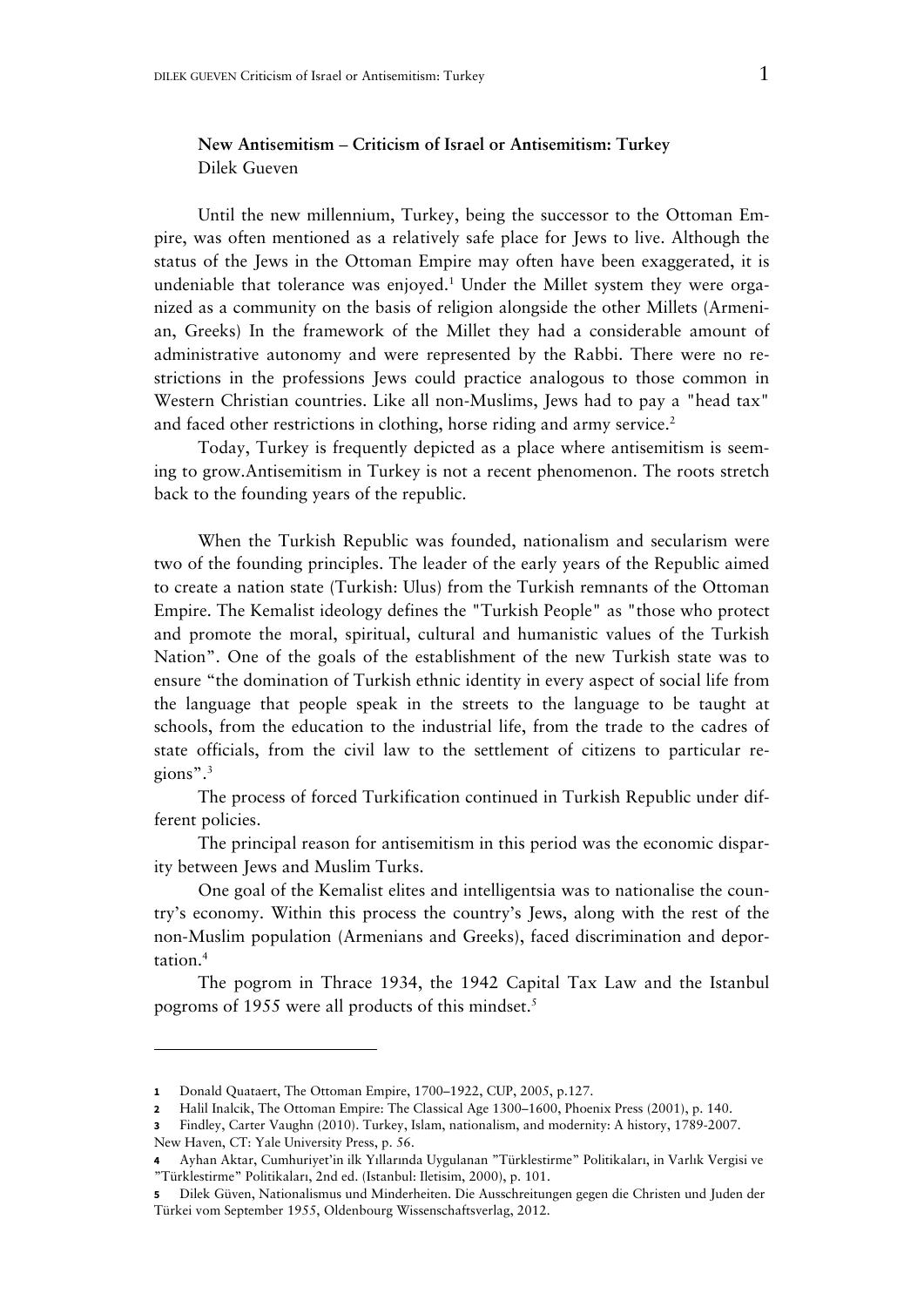A tax was levied on the wealthy citizens of Turkey in 1942, the stated aim being to raise funds for the country's defense in case of an eventual entry into World War II. Those who suffered most severely were non-Muslims like the Jews, Greeks, Armenians and Levantines, who controlled a large portion of the economy. It is argued that one main reason for the tax was to nationalize the Turkish economy by reducing the influence and control of minority populations over the country's trade, finance and industries. Many people who were unable to pay this capital tax of 1942 were sent to labor camps.

Today we can speak about a new and rising antisemitism.

This change in the last years was caused by various internal and external factors.

One is related to the victory of the Justice and Development Party (Adalet ve Kalkınma Partisi, AKP) in the 2002 national elections.

This was the beginning of a still on-going social engineering project, in which Islamic and conservative values have started to gradually replace other ones. We can see that also in the Islamic press and in the bahaviour of the NGOs.

AKP's victory gave the Islamic press, known for its antisemitic rhetoric, a huge boost of self-confidence and aggressiveness.<sup>6</sup>

The newspaper Anadolu Vakit, for example, has been instrumental in propagating antisemitism in Turkey, including Holocaust Denial. The reporters of this newspaper are regularly part to the press corps who accompany Erdogan during his travels. The government legitimizes and honours in that way the newspapers and journalists.7

The same change is visible also in Islamic NGOs. After the Mavi Marmara incident the NGOs rallied their grassroots and organized a protest in front of Israeli Embassy and the private house of the Ambassador, pressure them day and night for a number of days, which is a rather unusual event in Turkey for protests against Israel.8

The external factor mentioned above was the invasion of Iraq in 2003. With this war an endless number of conspiracy theories started circulating within the Turkish media and among intellectuals. The main actors were Mossad and the Zionist state of Israel, both terms having an extremely negative connotation in the Turkish context.

Among the most popular theories were those that claimed that the new government of the Kurdish region was receiving the support of Israel, and that Barzani was a Jew.

-

**<sup>6</sup>** Rıfat N. Bali, Antisemitism and Conspiracy Theories in Turkey, Istanbul 2013, p. 356.

**<sup>7</sup>** http://www.bianet.org/biamag/diger/119223-buyuklere-masallar-1-turkiye-de-antisemitizm-yoktur

**<sup>8</sup>** http://www.milliyet.com.tr/israil-buyukelcisi-levi-nin-rezidansi-onundeki-eylem-

durdu/siyaset/sondakika/05.06.2010/1246681/default.htm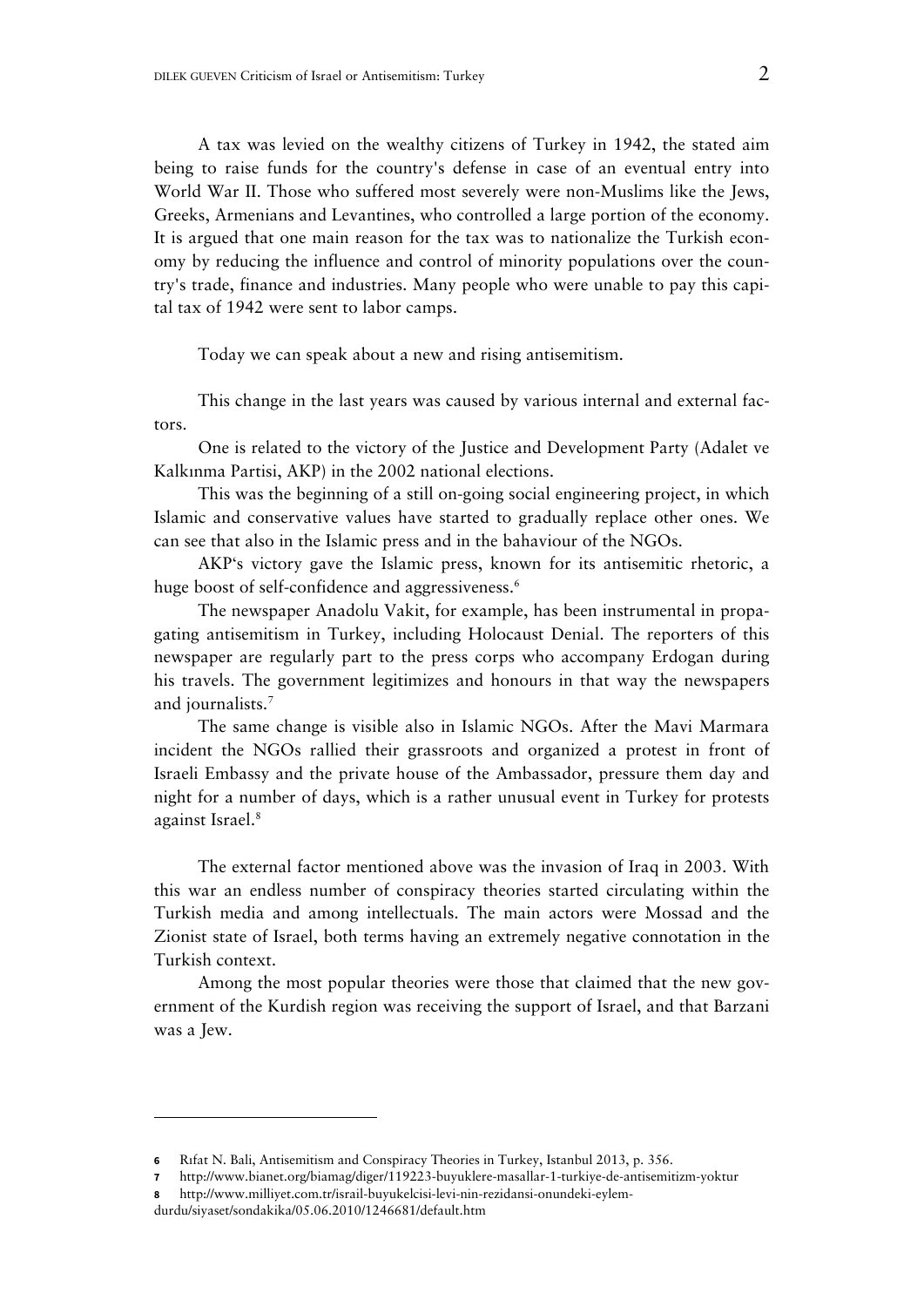#### **Prime Minster Erdogan and his Rhetoric**

One should not underestimate also the role of Prime Minister Erdogan's inflammatory speeches at times of crisis in the region, which indirectly incite and encourage antisemitism in Turkey.<sup>9</sup>

Erdogan has repeatedly warned the Islamist activists and protesters, when demonstrating against Israel, to make distinctions between the people of Israel and the government of Israel, saying that he is only critical of the Israeli government and not of the Israeli people.

He also insisted on making a difference between the state of Israel and the Turkish Jews. In that way he affirmed that Turkish Jews are Turkish citizens under the protection of the Turkish state.

However, while appealing to the public to make these distinctions, he continued to frequently incite anti-Jewish activists by simply repeating antisemitic stereotypes.

Before his Davos outburst in January 2009 there were advance signals of the forthcoming crisis. Twelve days before Davos he made this following statements :

"There is a world media under the control of Israel. This has to be especially pointed out. As a matter of fact, if the media were objective, then the conflict would be seen in a very different light, but nobody raises their voice. Nobody says stop to this inhumanity."10

In another of his statements Erdogan again referred to the Jews. He intended to make a compliment, but in fact repeated another antisemitic stereotype. In his opening speech in October 2009 at the Yıldız Technical University he said the following:

"I believe that there are three important aspects of success:

- Managing people
- Managing knowledge
- Managing money

If we are successful in all these we will obtain well-being, we will create good scientists, we will manage our money well. The Jews for example have very serious inventions. They print money from wherever they are. You can see it in the history of the telephone and the light bulb. They are still deriving the benefits of them. When I was the mayor of Istanbul I studied the Jewish citizens of Istanbul. Most of them do not own buildings but are tenants in the best places, because owning a building locks the money into one place, but if you are tenant you can earn money from your cash."<sup>11</sup>

**<sup>9</sup>** http://www.timesofisrael.com/turkish-mp-erdogans-anti-semitism-difficult-to-reverse/

**<sup>10</sup>** Bali, p. 354.

**<sup>11</sup>** Bali, p. 354.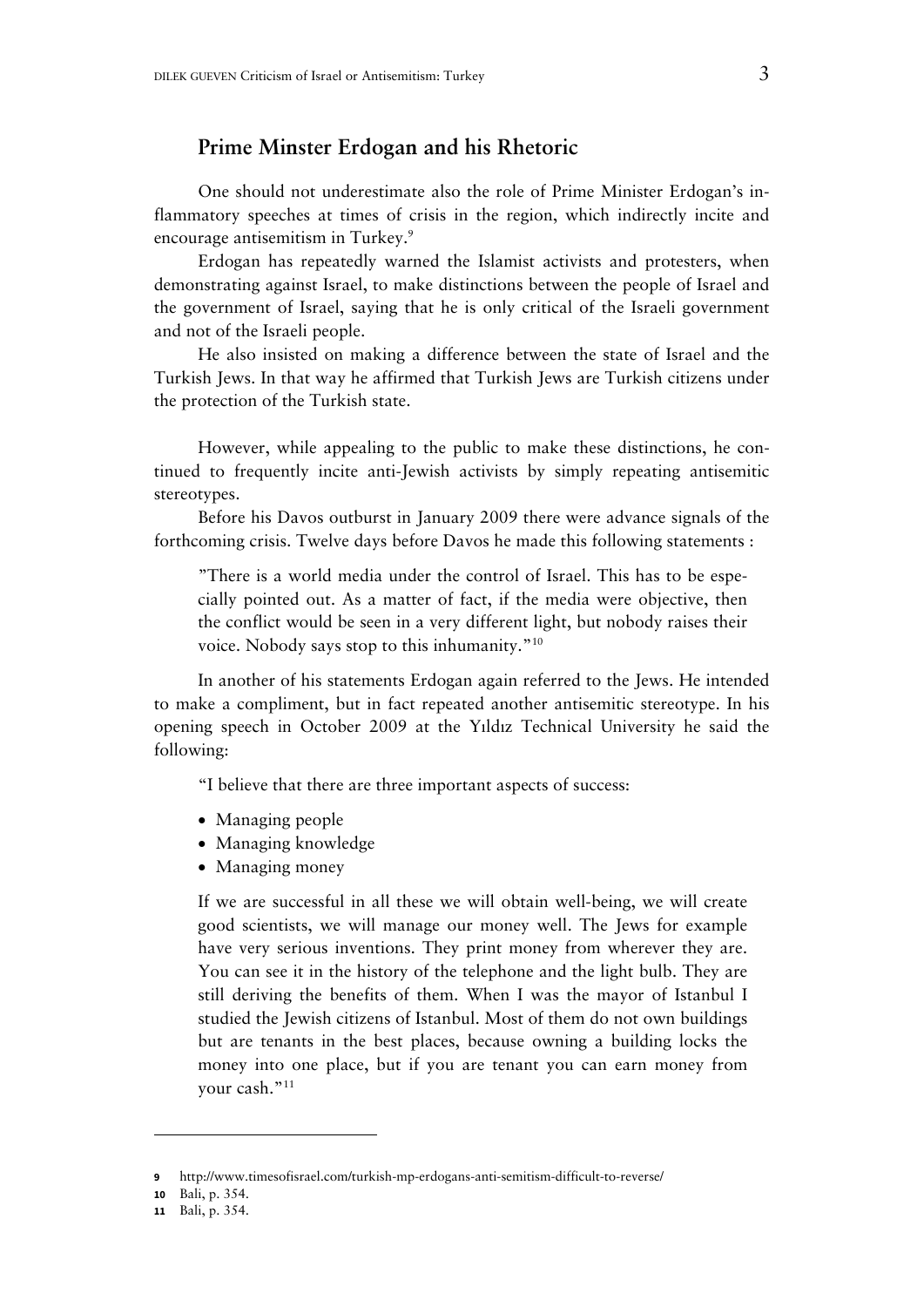### **AKP and Erdogan's Ideological Roots**

In order to understand why Erdogan's statements concerning Israel and Jews are repetitions of antisemitic stereotypes, we only need remember that Erdogan's and his party's ideological roots lie in the National Viewpoint movement. The movement's rhetoric is full of antisemitic themes and theories. According to this movement even the Ottoman Empire collapsed due to a Zionist Dönme conspiracy.

This theory claims that Dönmes or Crypto Jews were the real ruling elite in the beginning years of the Turkish republic and also those dominating the Republic currently.

 They are seen as the most fervent advocates and guardians of militant secularism, and for that reason they represent the major obstacle to the rule of Islam in the Turkish Republic.<sup>12</sup>

#### **Other popular and oft repeated topics are:**

- Zionism is a racist and imperialist ideology targeting even the lands of Anatolia.
- the state of Israel is an illegitimate state.
- the Jews are dominant in the media and in Hollywood.

Other sources are the left-wing anti-Zionism (Israel as an instrument of U.S. imperialism in the Middle East) and nationalist right-wing section with a lot of sympathy toward the Nazis.

In summary, the reasons for the growth of antisemitism in Turkey are as follows:

- Antisemitic publications and conspiracy theories that have been circulating widely in the Turkish society for decades and that gained strength within the government of AKP and after the invasion of Iraq.
- The journalists and authors who propagate these conspiracy theories and antisemitic rhetoric, and who have been respected as researchers and intellectuals in Turkish society.
- The tolerant and forgiving attitude of the government towards the antisemitic manifestations.
- To a lesser measure and perhaps more excusable, the denial of antisemitism by the Turkish Jewish community itself. The formal and informal leadership of the Jewish community long maintained a policy of publicly denying the existence of antisemitism, while in private complaining about it and asking for intervention at the highest government levels in

-

**<sup>12</sup>** Jacob M Landau, Politics and Islam. The National Salvation Party in Turkey, Middle East Center University of Utah 1976., p. 76.